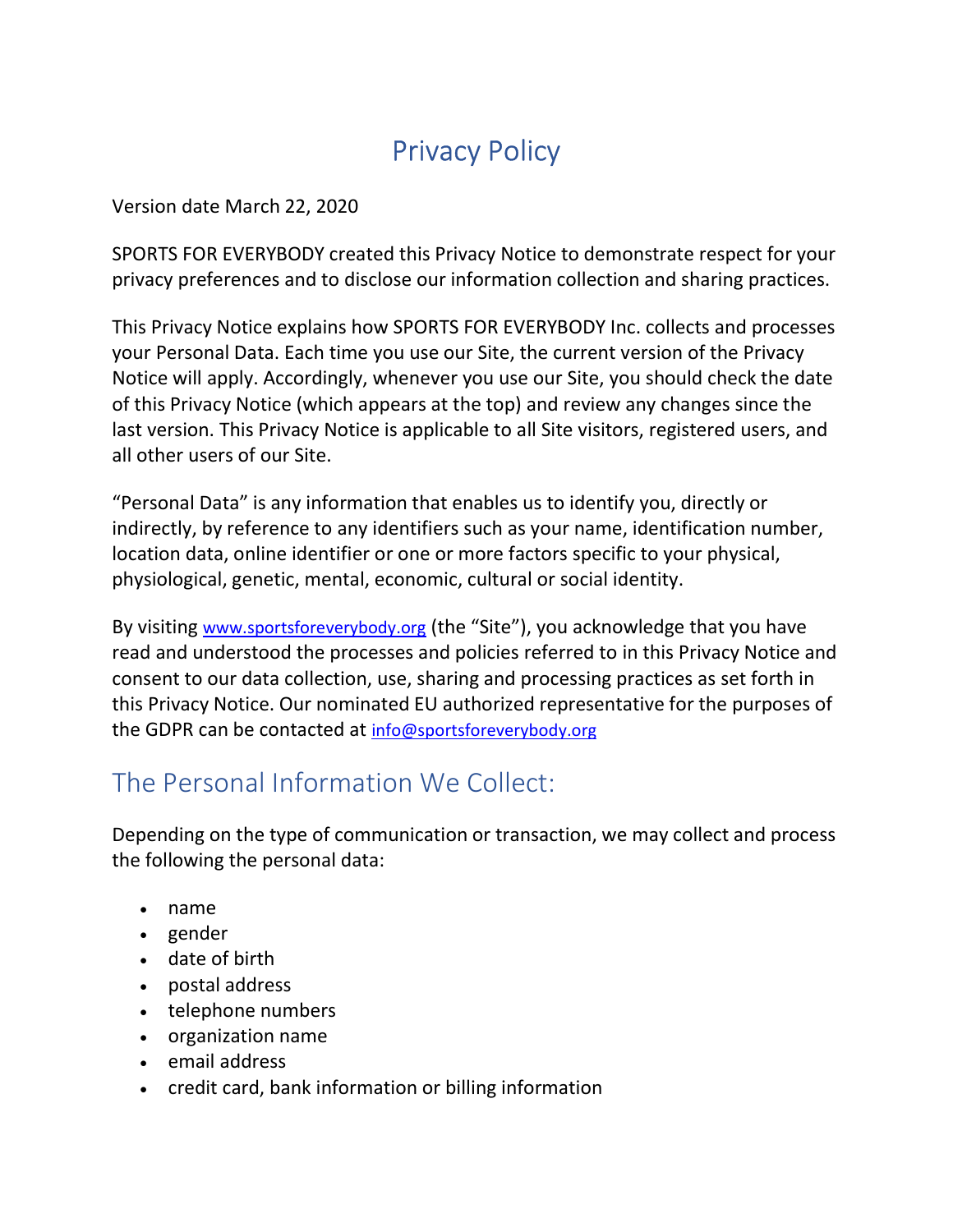About each of your visits to the Site we will automatically collect the following information:

- Technical information
- Information about your visit
- Location information

Personal data we collect from others – this is information we receive about you if you use any of the other websites (operated by us, or another member of our group) or use any other services provided by another member of our group or us.

Non-personal data - We collect information that is sent to us automatically by your web browser and we may use this information to generate aggregate statistics about visitors to our Site, including, without limitation:

- IP addresses
- Browser type and plug-in details
- Device type (e.g. Desktop, laptop, tablet, phone, etc.)
- Operating system
- Local time zone

We may use Non-personal Data for various business purposes such as providing customer service, fraud prevention, market research, and improving our Site. Please check your web browser if you want to learn what information your browser sends or how to change your settings.

We may also collect and process information about your interactions with us, including details about our contacts with you through email, SMS, U.S. Post, on the phone or in person (i.e., the date, time, and method of contact), details about donations you make to us, events or activities that you register for or attend and any other support you provide to us. We may also collect and record any other relevant information you share with us about yourself, including your interests or your affiliations with other charities, community groups, your employer or a SPORTS FOR EVERYBODY corporate partner.

# How We Use Your Personal Data:

We will only process your Personal Data including sharing it with third parties, where (1) you have provided your consent which can be withdrawn at any time, (2) the processing is necessary for the performance of a contract to which you are a party,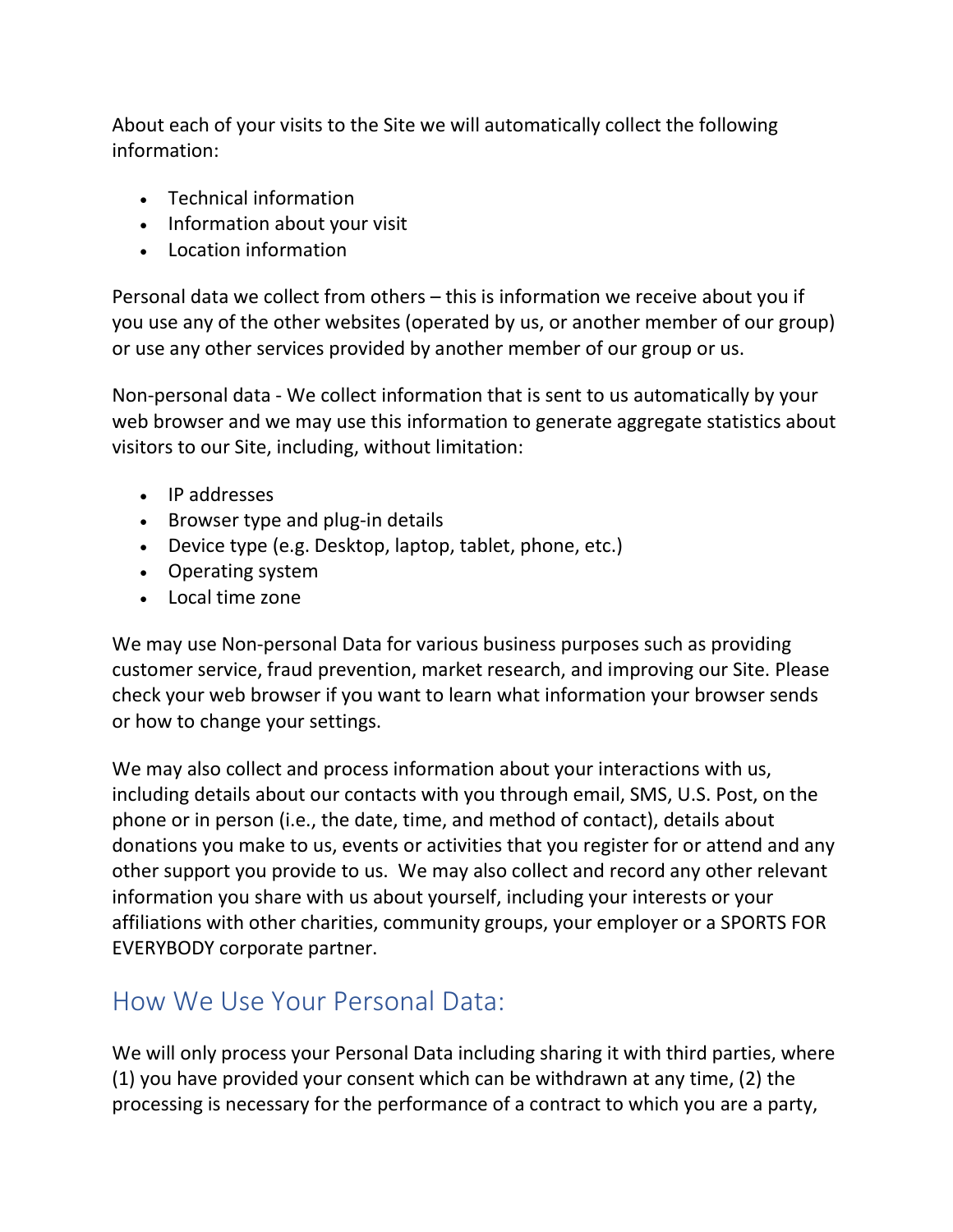(3) we are required by law, (4) processing is required to protect your vital interests or those of another person, (5) processing is necessary for the purposes of our legitimate commercial interests, except where such interests are overridden by your rights and interests.

We may use Personal Data for the following purposes:

Personal Data you give to us. We will use this Personal Data:

- To carry out our obligations arising from your membership or sponsorship, or any other contract entered into between you and us and to provide you with the information, products and membership services that you request from us.
- To provide you with information about our work or our activities.
- To fundraise in accordance with our internal policies and procedures.
- To organize events that you have registered for, and to provide you with information, and other materials, relating to the content of the event, the speakers, sponsors and other attendees.
- To process donations, sponsorships and purchases from our Gift Catalog.
- To provide our newsletters and publications, provided you have given your consent.
- To respond to your questions and provide related services.
- To provide you with information about other events, products and services we offer that are like those that you have already purchased, provided you have not opted-out of receiving that information.
- To provide you, or permit selected third parties to provide you, with information about events, products or services we feel may interest you, provided you have given your consent.
- To tailor advertising that is presented to you on the Internet according to your interests, preferences and other characteristics (as described below);
- To respond to applications for employment.
- To transfer your information as part of a merger or sale of the business.
- To ensure that content from our Site is presented most effectively for you and your computer.
- Where we are required by law to disclose or otherwise use your information.

Information we collect about you. We will use this Personal Data:

 To administer our Site and for internal operations, including troubleshooting, data analysis, testing, research, statistical and survey purposes.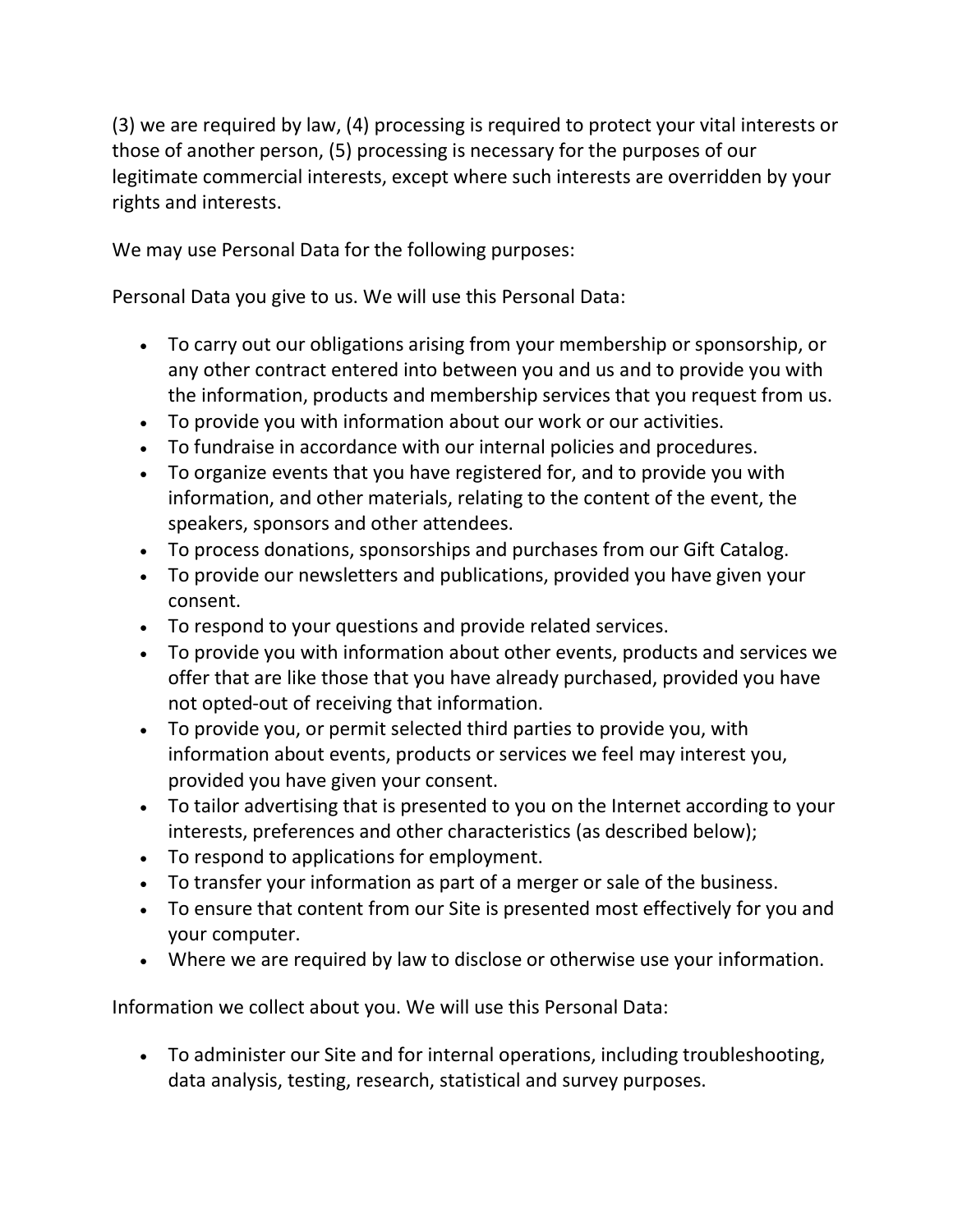- If you make a donation, we will use this Personal Data to create an account for you where you can securely access your donation history;
- To improve our Site to ensure that content is presented most effectively for you and your computer;
- As part of our efforts to keep our Site safe and secure;
- To measure or understand the effectiveness of advertising we serve to you and others, and to deliver relevant advertising to you; and
- To make suggestions and recommendations to you and other users of our Site about goods or services that may interest you or them.

Personal Data we receive from other sources:

 We will combine this information with information you give us and information we collect about you. We will use this information and the combined Personal Data for the purposes set out above.

## We Do Not Knowingly Collect Information from Children:

We do not knowingly collect or solicit personal information from anyone under the age of 18 or knowingly allow such persons to provide us with their personal information without verifiable parent or guardian consent. If you are under 18, do not send any information about yourself to us, including your name, address, telephone numbers, or email address, unless you have your parent's or guardian's permission. In the event we learn that we collected personal information from anyone under the age of 18, and do not have a parent or guardian's consent, we will delete that information as quickly as possible.

In accordance with certain state laws, minors under the age of 18 may remove or request and obtain removal of content and information that they post on the Site.

If you believe that we might have any information from or about anyone under the age of 18, or if you wish to remove or request and obtain removal of content and information, please contact us at info@sportsforeverybody.org or call us Monday through Friday, 9:00AM - 5:00PM Eastern Time at 713 370 8120.

#### Information Security:

SPORTS FOR EVERYBODY has a layered security in our systems and only designated employees have access to hard copies of your personal information. All online transactions are done on a secure server. This means that information entered on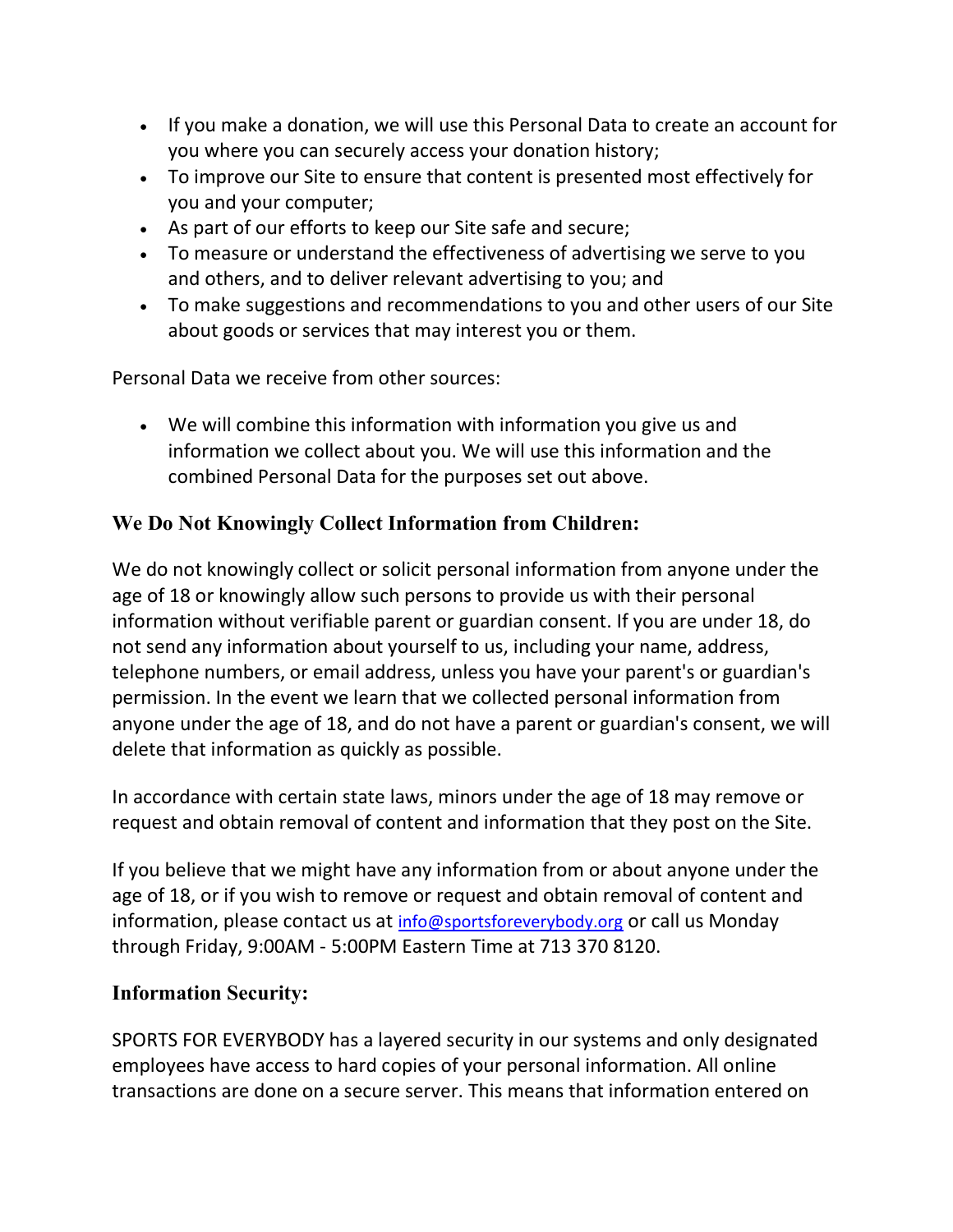the transaction page is encrypted using SSL (Secure Socket Layer) before transmission. On secure pages, a "closed" lock symbol is displayed in the bottom part of your browser screen and the website address in the address bar at the top of the browser screen starts with an "https" instead of an "http". Donation pages are verified by Verisign and transactions are processed using a Verisign merchant account.

The Personal Data that you provide to us is generally stored on servers located in the United States. If you are located in another jurisdiction, you should be aware that once your Personal Data is submitted through our Site, it will be transferred to our servers in the United States where there are varying U.S. federal and state law, and industry recognized data protection requirements in place.

# SPORTS FOR EVERYBODY May Share Your Personal Information:

We may share your Personal Data for the purposes described in this Privacy Notice with:

- With a member of our group
- With partners, suppliers, and sub-contractors
- Credit Card Transactions, Electronic Fund Transfers, Payments by Check or Money Order and Online Financial Transactions. SPORTS FOR EVERYBODY hires third parties to provide credit card, bank, payment and information processing services and order fulfillment services. If you choose to make an application for employment, make a donation online, by phone, through the mail or by other means, or make a purchase from our Gift Catalog we will share your personal information with our processing service providers.
- Analytics and search engine providers that assist us in the improvement and optimization of our Site
- Trusted third-party companies and individuals
- If we sell or buy any business or assets, in which case we will disclose your Personal Data to the prospective seller or buyer of such business or asset
- If we have reason to believe that there has been some inappropriate interference with or use of our website, communications, charitable services or personal or real property (for example, see the Terms of Use), or if we have reason to believe that one of the SPORTS FOR EVERYBODY website users, donors, employees or other related parties may have been injured or may have harmed some other party, we will disclose, without notice to you,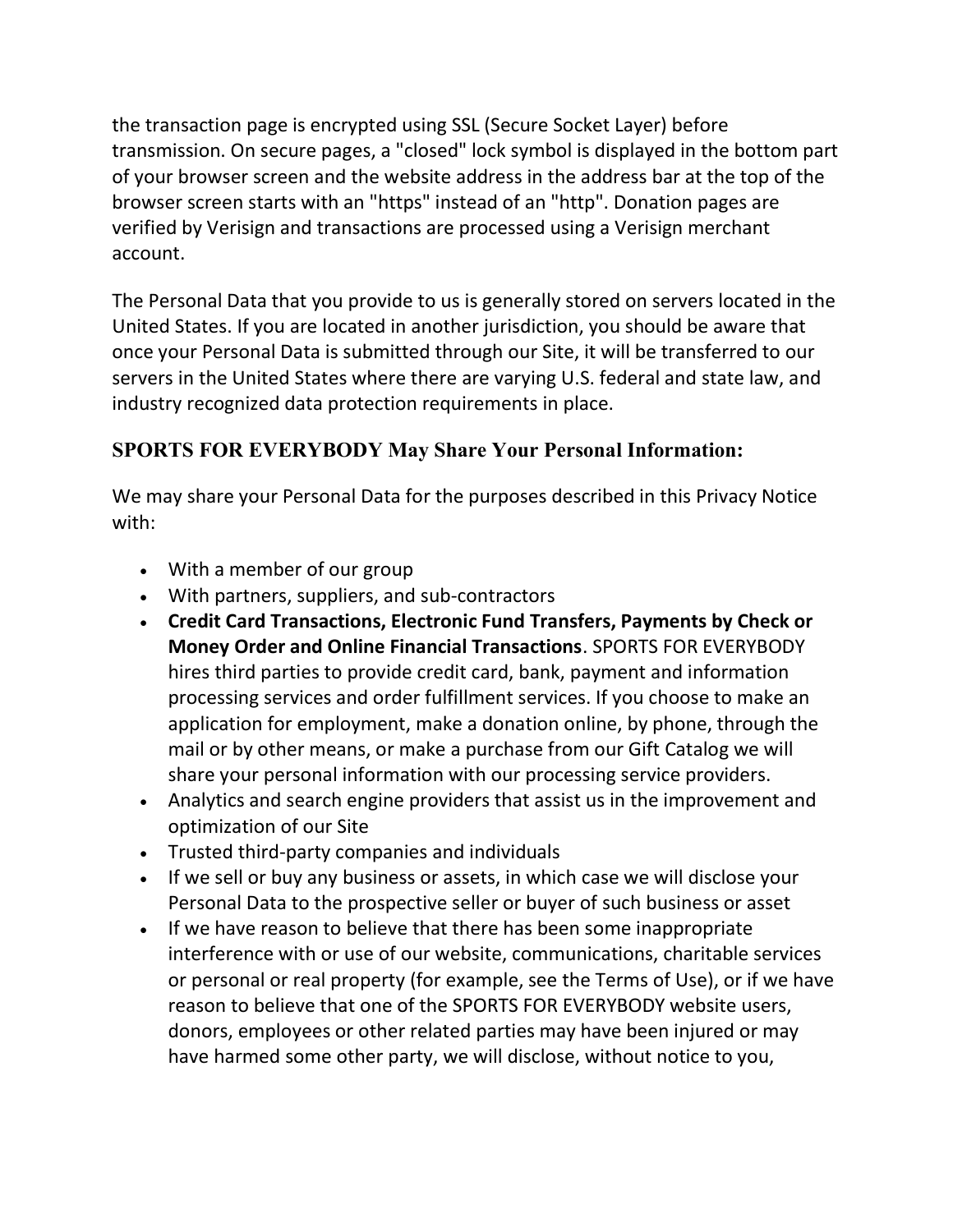personal information as we deem appropriate or if compelled by a legal or regulatory authority.

# You May Always Change Your Privacy Preferences by Contacting Us:

If you would like to change your privacy preferences, please email us at info@sportsforeverybody.org; call us Monday through Friday, 9:00AM -5:00PM Eastern Time at 713 370 8120.

#### How Long We Store Your Personal Data:

We will store your Personal Data, in a form which permits us to identify you, for no longer than is necessary for the purpose for which the Personal Data is processed. We may retain and use your Personal Data as necessary to comply with our legal obligations, resolve disputes, and enforce our agreements and rights, or it is not technically reasonably feasible to remove it. Consistent with these requirements, we will try to delete your Personal Data quickly upon request.

## Cookies and Pixels:

Like many websites, our Site uses cookies to distinguish you from other users of the Site. This helps us to analyze the use of the Site, to customize and improve the content and layout of the Site.

By using our Site, our social media pages (such as Facebook, Twitter, YouTube, Google+ and Instagram), subscribing to our services, donating to us and/or shopping online, you agree that, unless you have set your computer's browser to reject them, we can place the types of cookies set out below on your device and use that data in accordance with this Privacy Notice.

You do not have to accept our cookies and can block them by opting out via the banner at the top of our site that allows you to refuse all or some cookies. You may also delete them after they have been placed on your hard drive. If you do not accept or delete our cookies, some areas of the Site that you access may take more time to work, or may not function properly.

#### Cookie Policy

Cookies and how we use them

#### What are cookies?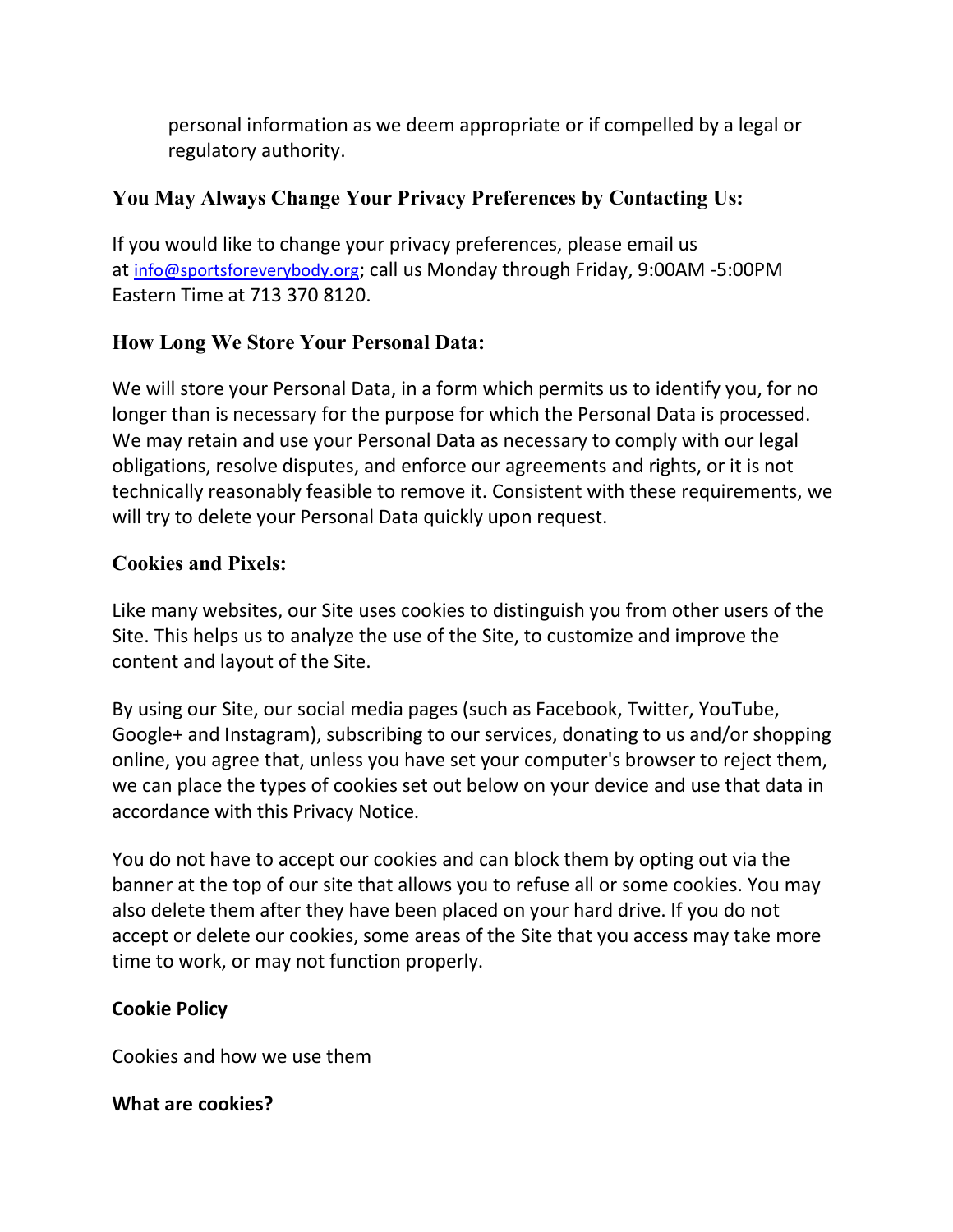A cookie is a small file of letters and numbers that we store on your browser or the hard drive of your computer, if you agree. Cookies are then sent back to the originating website on each subsequent visit, or to another website that recognizes that cookie. Cookies are useful because they allow a website to recognize a user's device and to target the content displayed to the user's interests.

You can find more information about cookies at www.allaboutcookies.org.

#### Do we use cookies?

Yes.

#### Types of cookies

There are two broad types of cookies - 'first party cookies' and 'third party cookies':

First party cookies are cookies that are served directly by the website operator to your computer, and are often used to recognize your computer when it revisits that site and to remember your preferences as you browse the site. Basically, these are our cookies.

Third party cookies are served by a service provider on behalf of the website operator, and can be used by the service provider to recognize your computer when you visit other web sites. Third party cookies are most commonly used for web site analytics or advertising purposes.

In addition, cookies may be either 'session cookies' or 'persistent cookies'. Your computer automatically removes session cookies once you close your browser. Persistent cookies will survive on your computer until an expiry date specified in the cookie itself, is reached. We use both session and persistent cookies.

#### Categories of cookies we use

1. Strictly necessary cookies: These cookies are essential for the user to move around the website and to use its features, e.g. shopping baskets and e-billing.

2. Performance cookies: These cookies collect information about how the user makes use of the site, e.g. which pages the user visits most. These cookies do not collect information that identifies the user.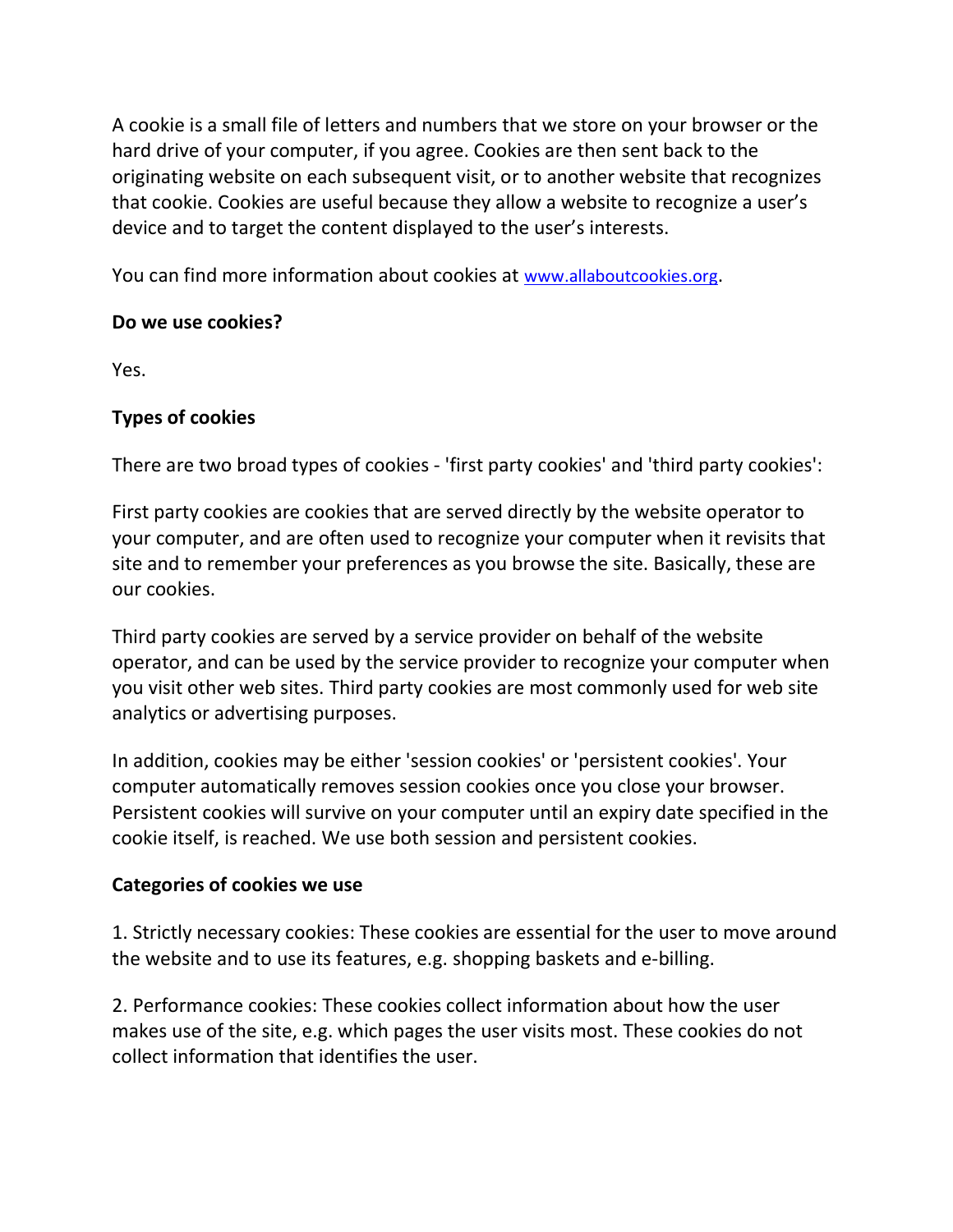3. Functionality cookies: These cookies remember choices made by or attributes of the user and enhance the features and content you experience during your visit to our website, e.g. language, appeals visited or user's location. This cookie is also used to remember a user's preferences for a font size, or customizable parts of a web page.

4. Marketing cookies: These cookies collect information about the users' browsing habits. This may also include your use of social media sites, e.g. Facebook, etc. or how you interact with our website which then shows you relevant content elsewhere on the internet. NB. These may also be used to choose the advertisements that are displayed to you on our website and other websites.

We have assessed our cookies based on the ICC Cookie Guide. The majority of our cookies fall into the first two categories. However, we also use cookies on our webpages which are in categories 3 and 4.

#### What information do we collect using cookies?

We may collect some, or all, of the information available from cookies when you visit our website, depending on how you use it. We monitor how people use our website so we can improve it. We collect this information anonymously.

However, you can choose to use our website anonymously without giving us any information. Please see 'Changing your cookie preferences' below.

If you visit our website, we may use cookies to record information about:

- the areas of the website you visit;
- the amount of time you spend on the site;
- whether you are new to the site, or have visited it before;
- the country, region, city and/or borough associated with your IP address or device;
- how you came to our website for example, through an email link or a search engine;
- the type of device and browser you use;
- $\bullet$  how you use the website and the quality of your experience for example we may track your bandwidth when viewing videos;
- how you interact with our donation and sign up forms for example what you select as your communication preferences; and
- any error messages that you receive on the site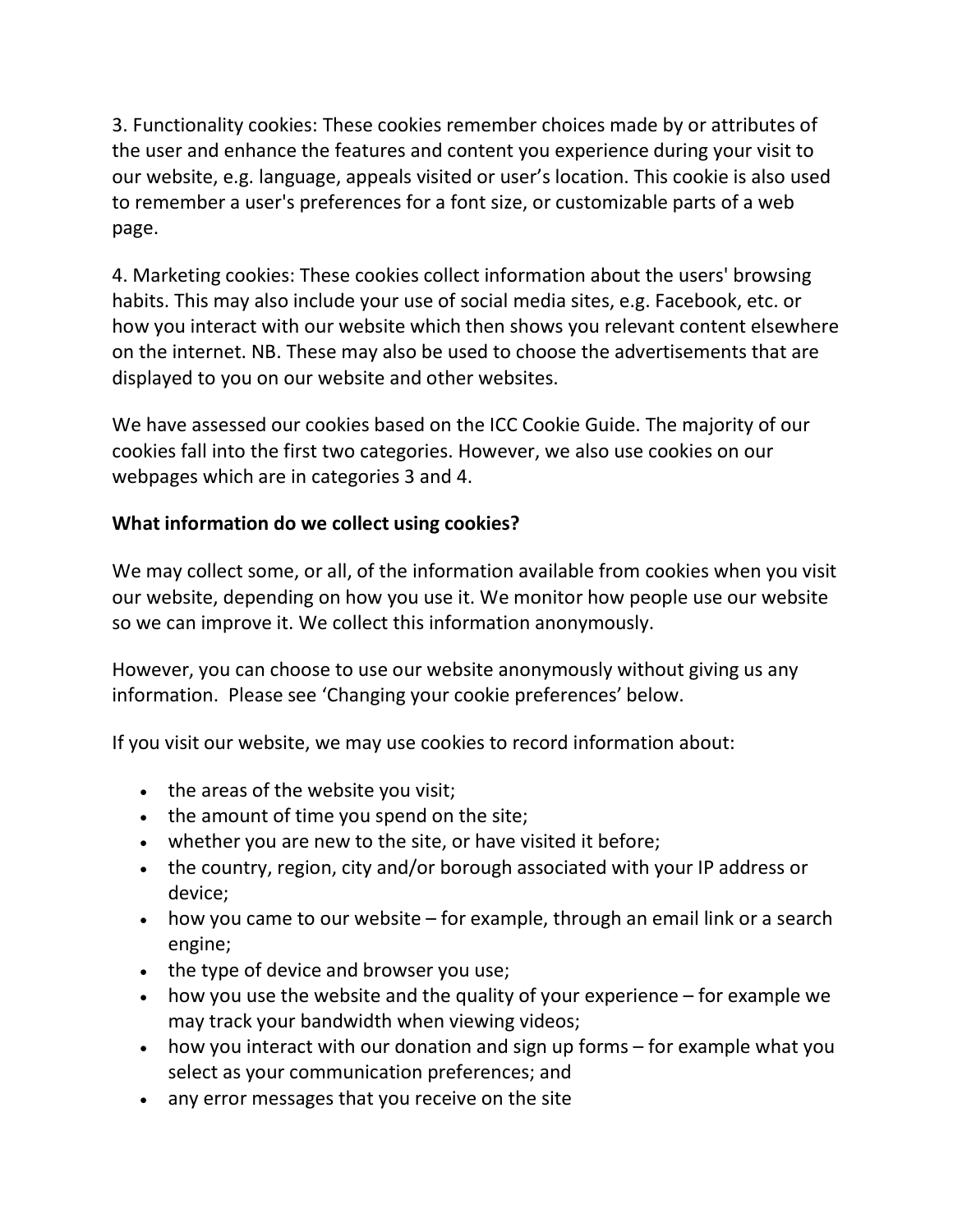We use cookies to track how visitors come to our site. For example, we use marketing or referring tracking codes in internet addresses (URLs) to show us whether a visitor has come to our site via a link on a referring website or in a specific piece of marketing and to give us insight into the effectiveness of our marketing. Some of this information may be used by third party cookies to target you with relevant advertising (see below).

Although not through cookies, we do measure the success of the emails we send – so we know what subject lines and stories people liked the most. We receive this information anonymously, we don't share this information.

SPORTS FOR EVERYBODY may collect your email address via cookies and pixels on the Website through the use of trusted third party partners. These partners may combine your email information with other information they have access to such as mailing address so that SPORTS FOR EVERYBODY may serve relevant marketing offers to you via direct mail. If you do not want SPORTS FOR EVERYBODY to collect information about you, please contact SPORTS FOR EVERYBODY at info@sportsforeverybody.org call 713 370 8120 (8:00am-5:00pm EST, M-F) to opt out.

## Website statistics analytics, testing and personalization

Our website currently uses two types of web analytics services:

1. Google Analytics, a web analytics service provided by Google, Inc. ("Google"). Google Analytics uses "cookies", which (as discussed above) are text files placed on your computer, to help the website analyses how users use the site. The information generated by the cookie about your use of the website (including your IP address) will be transmitted to and stored by Google on servers in the United States. Google will use this information for the purpose of evaluating your use of the website, compiling reports on website activity for website operators and providing other services relating to website activity and internet usage.

Google may also transfer this information to third parties where required to do so by law, or where such third parties process the information on Google's behalf. Google will not associate your IP address with any other data held by Google. You may refuse the use of cookies by selecting the appropriate settings on your browser, however please note that if you do this you may not be able to use the full functionality of this website. By using this website, you consent to the processing of data about you by Google in the manner and for the purposes set out above. For more details please read Google's Analytics overview.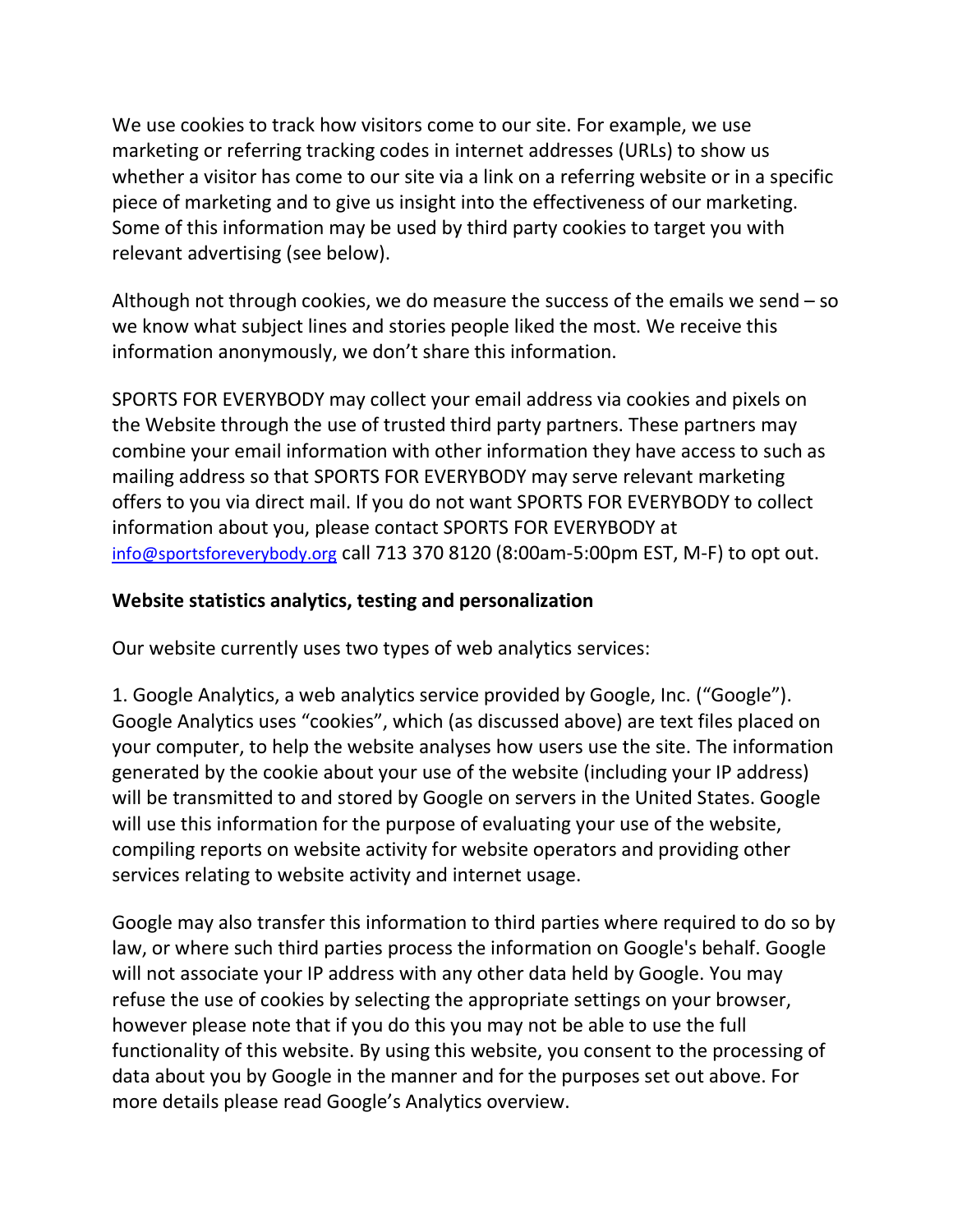You can always opt-out of Google Analytics cookies by Google's opt-out tool.

2. Adobe Analytics, another web analytics service provided by Adobe Systems Inc. ("Adobe"). Adobe Analytics uses cookies to help the website analyze how users use the site. The information generated by the cookie about your use of the website (including your IP address) will be transmitted to and stored by Adobe on servers in the United States. Adobe will use this information for the purpose of evaluating your use of the website, compiling reports on website activity for website operators and providing other services relating to website activity and internet usage.

Another Adobe service that we use is Adobe Target which allows us to test and optimize the experience that you receive on the site. It uses cookies and data collected by Adobe Analytics to display to you new and existing features and content on the website that we think are relevant to you or would improve your experience on the website.

Adobe may also transfer this information to third parties where required to do so by law, or where such third parties process the information on Adobe's behalf. Adobe will not associate your IP address with any other data held by Adobe. You may refuse the use of cookies by selecting the appropriate settings on your browser, however please note that if you do this you may not be able to use the full functionality of this website. By using this website, you consent to the processing of data about you by Adobe in the manner and for the purposes set out above. For more details please read Adobe's Marketing Cloud Privacy Policy.

You can always opt-out of Adobe Analytics cookies by Adobe's opt-out tool.

#### Other third-party cookies

You may notice some other cookies that are not related to the Save the Children's website whilst visiting www.savethechildren.org. Some of our pages contain embedded content such as YouTube video, Twitter feed, Facebook likes or Google plus share, and you may receive cookies delivered from these websites. SPORTS FOR EVERYBODY do not govern the publication of third-party cookies. To understand more about their cookies and privacy statements, please visit the relevant sites.

Some of our cookies will remind you about our work and how you can help after you have left the website. These are the targeting/advertising cookies we use. It is a useful tool for us to keep public awareness of our campaigns and how they can be supported.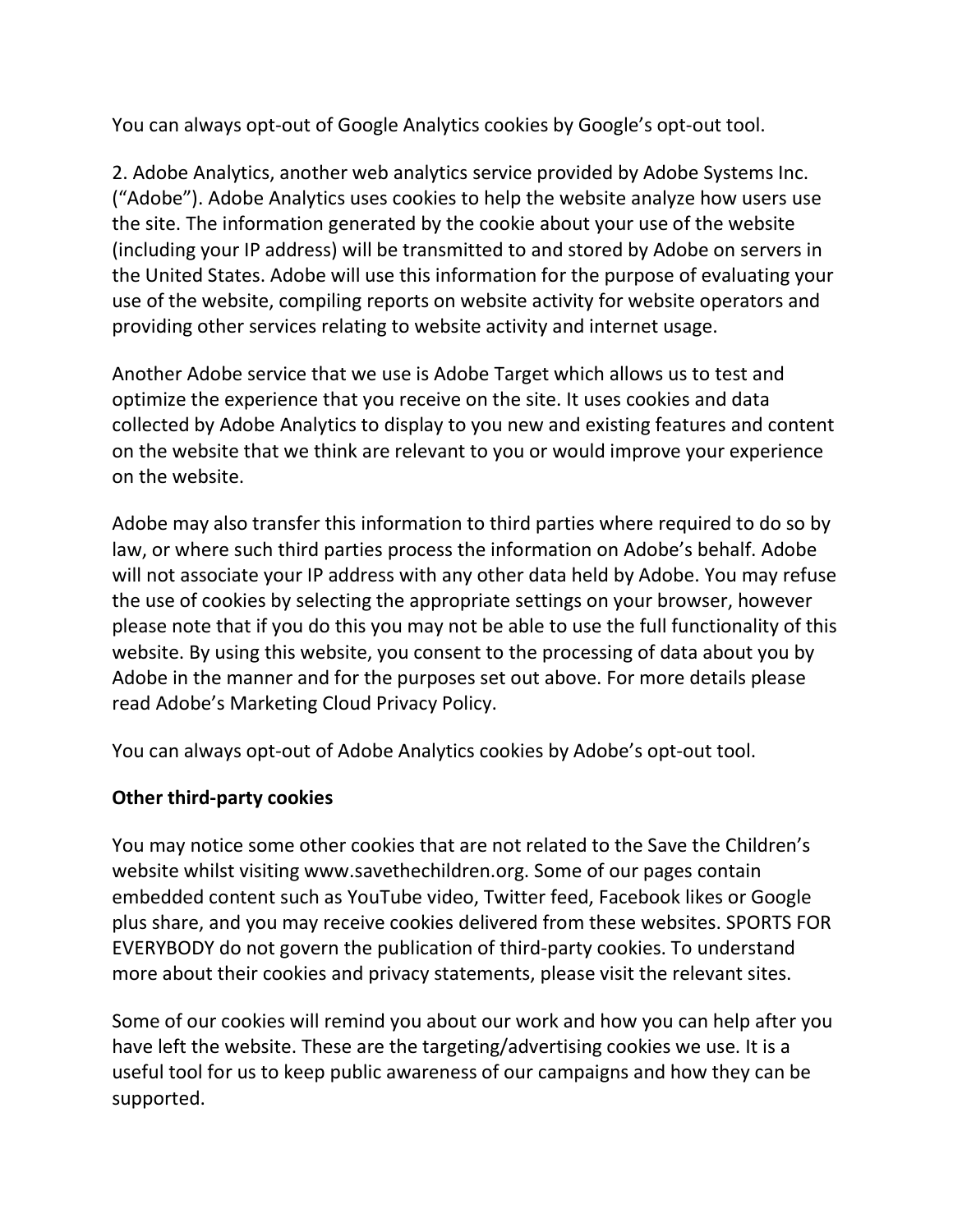If you do not want cookies to be stored on your PC it is possible to disable this function without affecting your navigation around the site.

#### Changing your cookie preferences

The "Help" menu in the toolbar of most web browsers will tell you how to change your browser's cookie settings, including how to have the browser notify you when you receive a new cookie, and how to disable cookies altogether. Below is some helpful guidance about how to make these changes.

#### How to disable cookies

If you are using Microsoft Internet Explorer and you wish to block Save the Children's website cookies, you can perform the following:

- 1. On your browser tools menu, select 'Internet Options'
- 2. Click on the 'Privacy' tab and then on the 'Sites' button
- 3. Type into the 'Address of website' field: www.savethechildren.org
- 4. Click on the 'Block' button
- 5. Click on the OK button

Find out more information about blocking or deleting cookies using Microsoft Internet Explorer.

Other browsers:

- Firefox cookie management
- Chrome cookie management
- Safari cookie management

Find out more detailed information on disabling cookies.

#### Transfer of Personal Data Outside of the European Economic Area ("EEA") and International Users:

We are headquartered in the United States. Your Personal Data may be accessed by us or transferred to us in the United States or to our affiliates, partners, merchants, or service providers who are located worldwide. If you are visiting our Site from outside the United States, be aware that your information may be transferred to, stored, and processed in the United States where our servers are located, and our central dataset is operated. Any transfer of Personal Data from the EEA to the U.S. or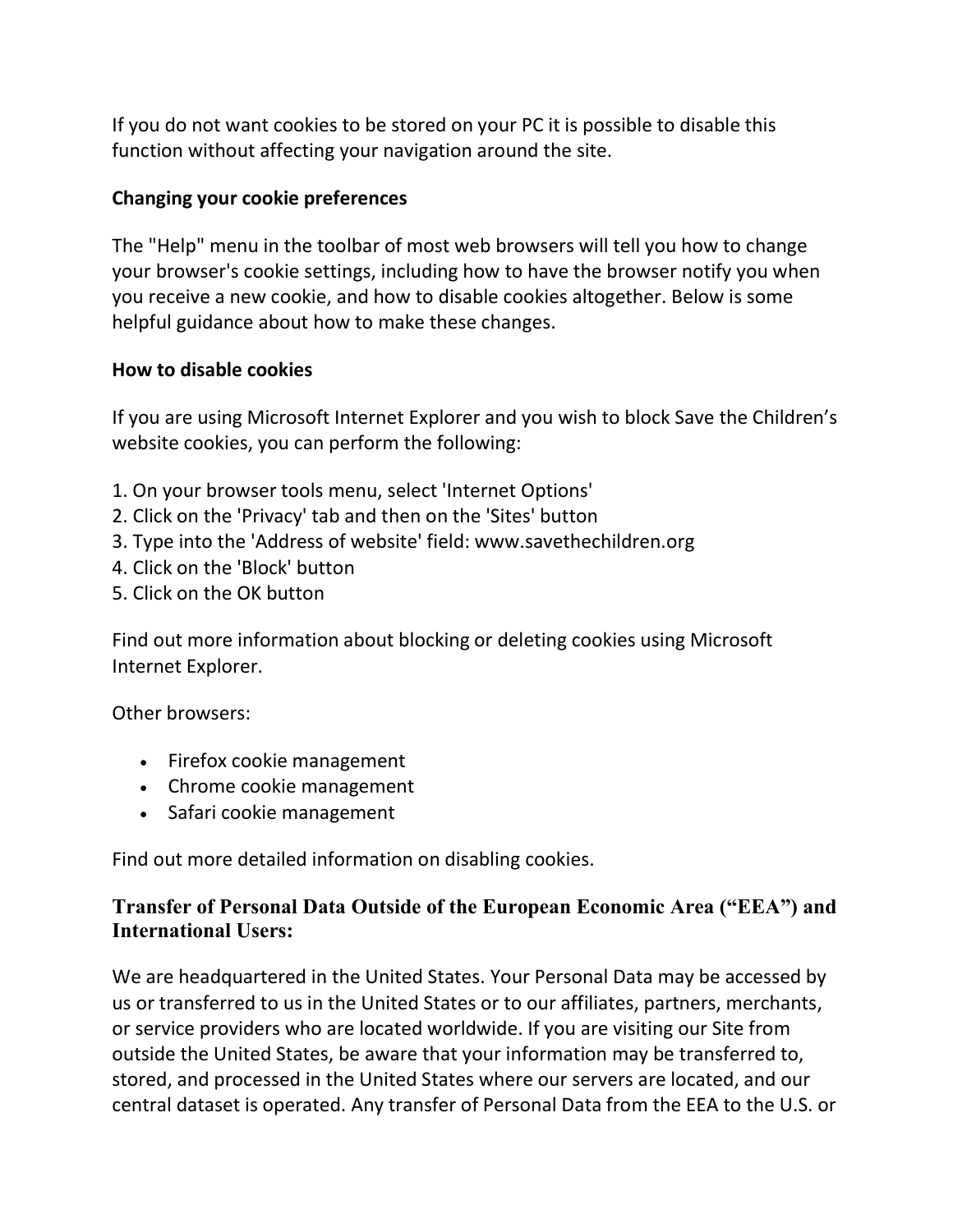any other country will utilize one or more of the approved data transfer mechanisms which may include Privacy Shield, Model Contractual Clauses or Binding Corporate Rules. By using our Service, you consent to any transfer of this information.

# Website Links:

In order to provide certain services and goods at our website, we contract with other companies and individuals. These additional services and goods may include "links" to other websites from our website. Save the Children's privacy practices may not be applicable at any third-party sites. Anytime you leave the SPORTS FOR EVERYBODY website, we have no control regarding what information may be collected about you, nor do we control what third-parties might do with the information. For example, when you click on a merchant's name at the SPORTS FOR EVERYBODY site, you will be connected with the third-party merchant's website (even if the SPORTS FOR EVERYBODY name/logo is on the screen). This merchant website should have its own privacy statement applying to transactions at their website. It is important that you review any privacy policies on third-party sites carefully, BEFORE you use any services or programs offered.

#### Terms of your text-to-donate gift:

Thank you for contributing to a Mobile Giving Foundation campaign. Your donation is to the Mobile Giving Foundation (MGF), a 501c(3) public charity, which re-grants your donation to the charity(ies) you designated through your text message donation. Your donation will appear as Mobile Giving Foundation on your wireless statement. Per our agreement with all organizations, and in accordance with the Internal Revenue Service, the MGF has the exclusive legal control over all donation amounts. If an organization fails to comply with the MGF Standards for Participation, the MGF reserves the right to disseminate donation amounts to a complementary organization.

Please consult your tax or financial advisor for specific questions about your gift. All MGF approved organizations qualify for 501c(3) status and donations should be tax deductible. Please save your wireless operator bill or print a donation receipt that will be sent to you be email. Your donation is immediate and irrevocable. Accordingly, the MGF cannot refund or cancel your donation. Please check with your wireless operator for operator specific refund policies.

Age Requirement – MGF does not offer services to, or knowingly collect or solicit information from, anyone under the age of 13. Individuals under the age of 13 may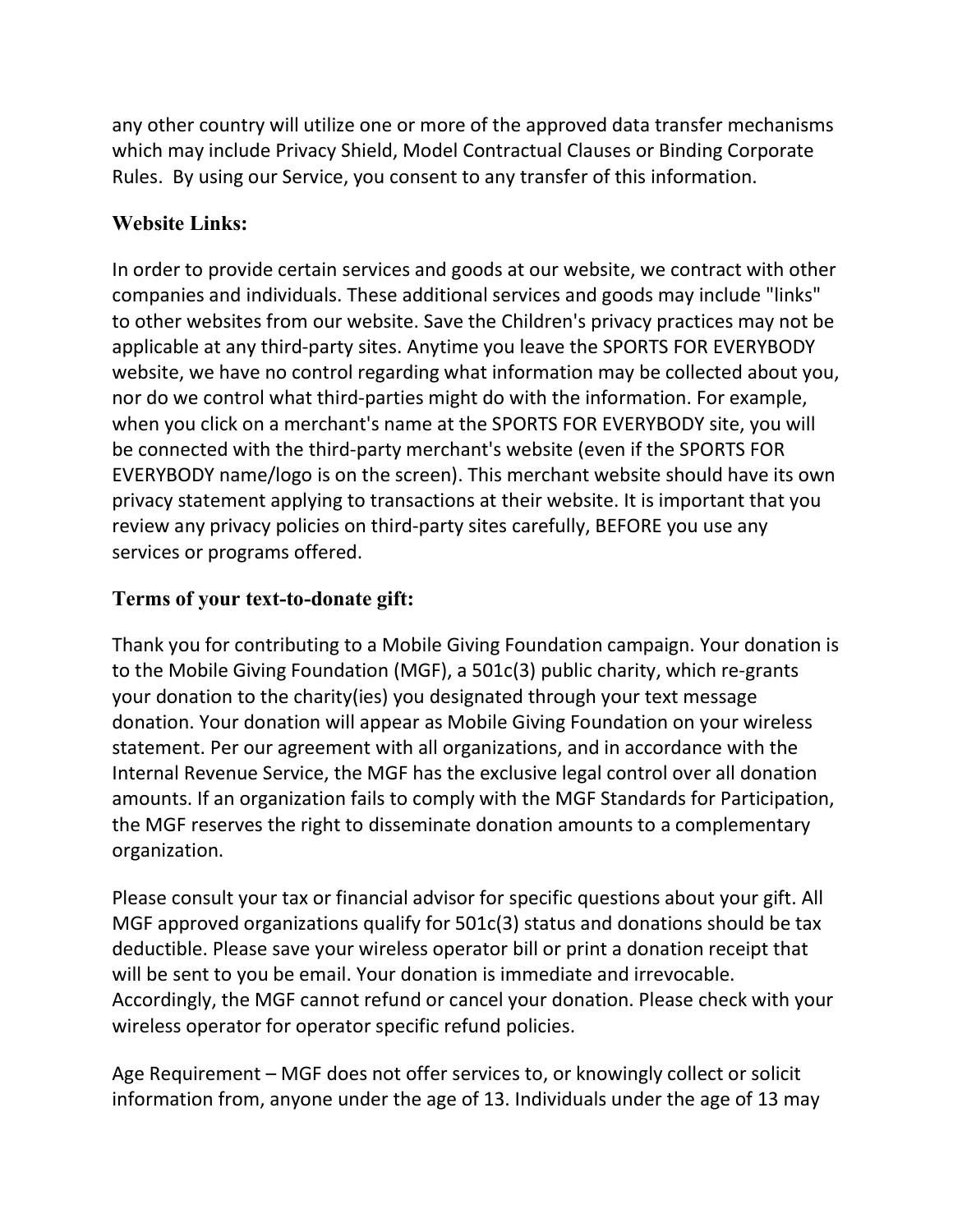not provide us with any information or use our services. Any information we receive from users believed to be under 13 will be deleted from our system.

For full terms and conditions, visit http://sportsforeverybody.org/terms-and-conditions/.

# Contacting SPORTS FOR EVERYBODYAbout Privacy Preferences:

If any of the information that we have about you is incorrect, or you wish to have information (including Personal Data) removed from our records, please contact us via one of the methods listed below.

Additionally, if you prefer not to receive marketing messages from us, please let us know by clicking on the unsubscribe link within any marketing message that you receive, or by sending a message to us via one of the methods listed below.

#### Your European Rights

You have the right to ask us not to process your Personal Data for marketing purposes. We will usually inform you (before collecting your Personal Data) if we intend to use your Personal Data for such purposes or if we intend to disclose your information to any third party for such purposes. You can exercise your right to prevent such processing by checking certain boxes on the forms we use to collect your Personal Data. You can also exercise the right by contacting us using the Contact Us section on our Site.

Under European data protection law, in certain circumstances, you have the right to:

- Request access to your Personal Data
- Request correction of your Personal Data
- Request erasure of your Personal Data
- Object to processing of your Personal Data
- Request restriction of processing your Personal Data
- Request transfer of your Personal Data
- Withdraw your consent

In addition, where you believe that SPORTS FOR EVERYBODY has not complied with its obligations under this Privacy Notice or European law, you have the right to make a complaint to an EU Data Protection Authority, such as the UK Information Commissioner's Office.